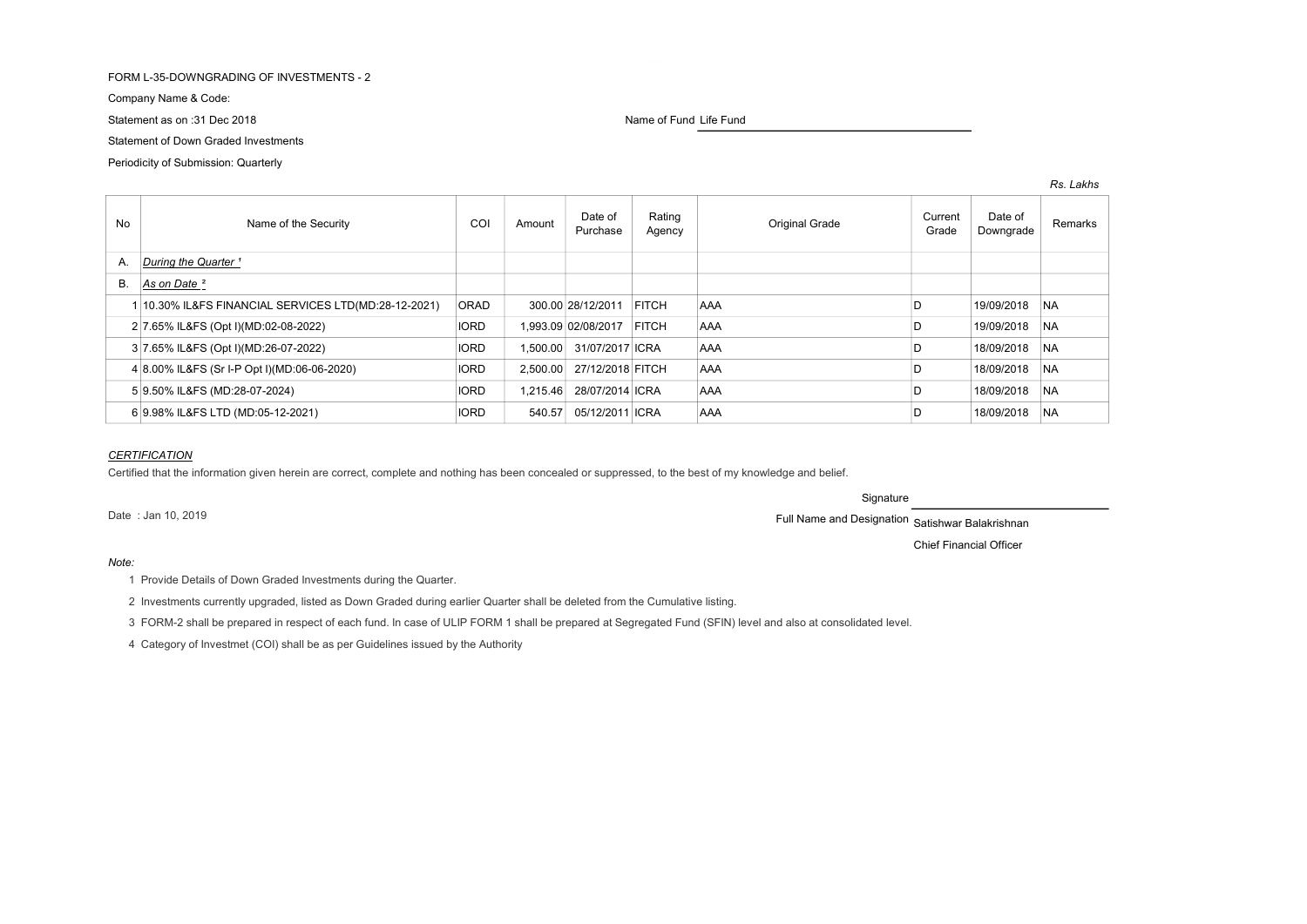# FORM L-35-DOWNGRADING OF INVESTMENTS - 2

Company Name & Code:

# Statement of Down Graded Investments

Periodicity of Submission: Quarterly

Statement as on :31 Dec 2018 Name of Fund Unit Linked Fund Unit Linked Fund Unit Linked Fund

| No | Name of the Security                                 | COI         | Amount              | Date of<br>Purchase | Rating<br>Agency |            | <b>Original Grade</b> | Current<br>Grade | Date of<br>Downgrade | Remarks   |
|----|------------------------------------------------------|-------------|---------------------|---------------------|------------------|------------|-----------------------|------------------|----------------------|-----------|
| А. | During the Quarter <sup>1</sup>                      |             |                     |                     |                  |            |                       |                  |                      |           |
|    | 8.80 JK LAKSHMI CEMENT LTD (Serie B)MD: 06.01.2021   | <b>ORAD</b> | 3.990.53 25/09/2017 |                     | CARE             | <b>AA</b>  |                       | AA-              | 09/10/2018           | <b>NA</b> |
|    | B. As on Date <sup>2</sup>                           |             |                     |                     |                  |            |                       |                  |                      |           |
|    | 10.30% IL&FS FINANCIAL SERVICES LTD(MD:28-12-2021)   | <b>ORAD</b> | 525.00 28/12/2011   |                     | <b>FITCH</b>     | <b>AAA</b> |                       |                  | 19/09/2018           | <b>NA</b> |
|    | 2 7.65% IL&FS (Opt I)(MD:02-08-2022)                 | <b>IORD</b> | 1.125.00 27/10/2017 |                     | <b>FITCH</b>     | AAA        |                       |                  | 19/09/2018           | <b>NA</b> |
|    | 3 8.80 JK LAKSHMI CEMENT LTD (Serie B)MD: 06.01.2021 | <b>ORAD</b> | 3.990.53 25/09/2017 |                     | CARE             | AA         |                       | AA-              | 09/10/2018           | <b>NA</b> |
|    | 4 8.90% IL&FS(Opt III) (MD:15-03-2021)               | <b>IORD</b> | 750.00 15/03/2016   |                     | <b>FITCH</b>     | <b>AAA</b> |                       |                  | 19/09/2018           | <b>NA</b> |
|    | 5 9.50% IL&FS (MD:28-07-2024)                        | <b>IORD</b> | 975.00 28/07/2014   |                     | <b>ICRA</b>      | AAA        |                       |                  | 18/09/2018           | <b>NA</b> |
|    | 6 9.98% IL&FS LTD (MD:05-12-2021)                    | <b>IORD</b> | 195.00 05/12/2011   |                     | <b>ICRA</b>      | AAA        |                       |                  | 18/09/2018           | <b>NA</b> |

## **CERTIFICATION**

Certified that the information given herein are correct, complete and nothing has been concealed or suppressed, to the best of my knowledge and belief.

Signature

Date : Jan 10, 2019 Full Name and Designation Satishwar Balakrishnan

Note:

1 Provide Details of Down Graded Investments during the Quarter.

2 Investments currently upgraded, listed as Down Graded during earlier Quarter shall be deleted from the Cumulative listing.

3 FORM-2 shall be prepared in respect of each fund. In case of ULIP FORM 1 shall be prepared at Segregated Fund (SFIN) level and also at consolidated level.

4 Category of Investmet (COI) shall be as per Guidelines issued by the Authority

Chief Financial Officer

Rs. Lakhs